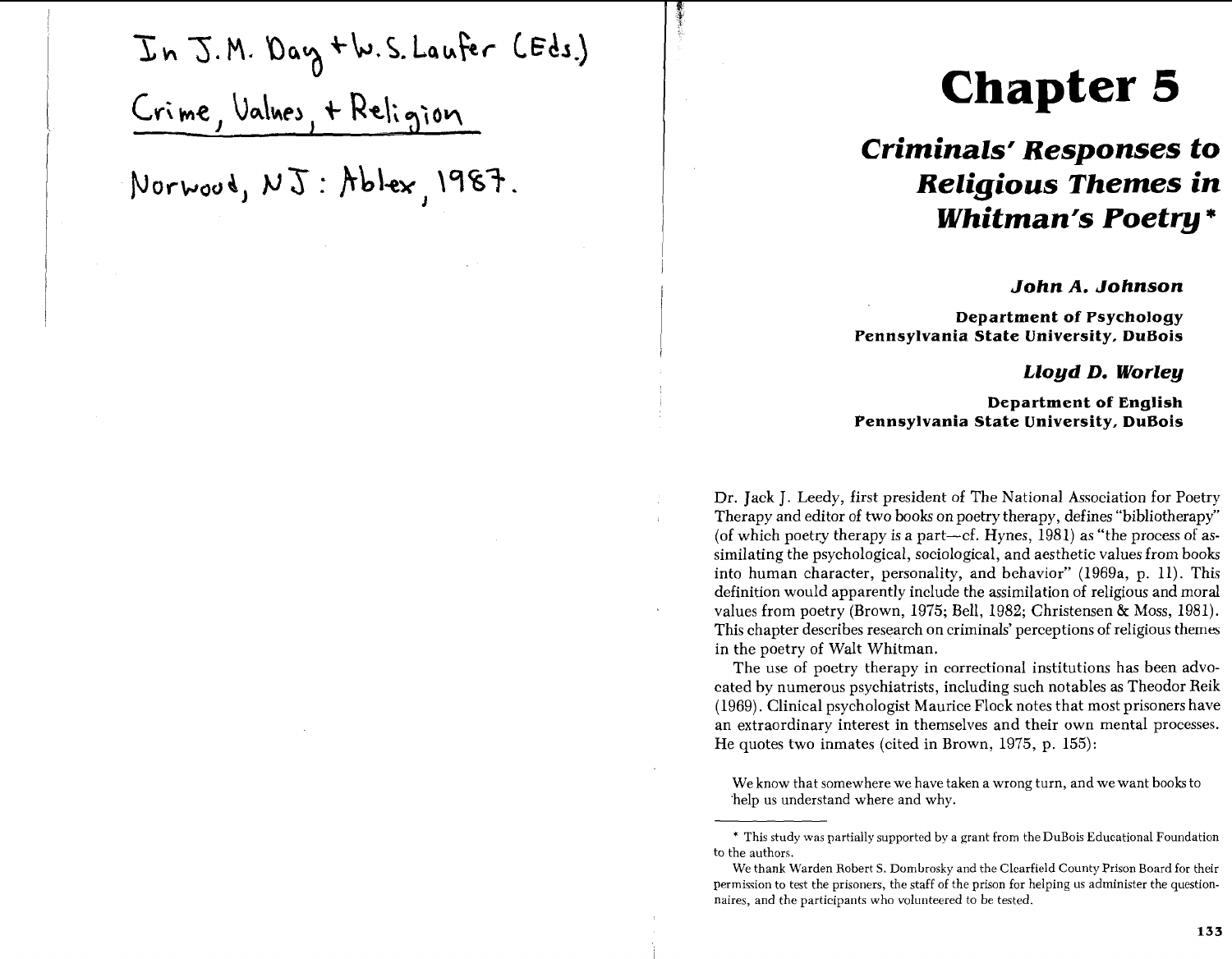Books can sometimes change a man's life, especially his way of thinking. My incarceration and reading good books here have done this for me. I have plans for a much better and more wholesome life.

According to Dr. Bill Barkley, Chief Staff Clinical Psychologist at the California Men's Colony at San Luis Obispo in 1973, "Poetry therapy is not only possible, but a most important adjunct to the other psychiatric treatments offered in a correctional setting" (1973, p. 1). If this claim is true, then "poetry therapy" is not only useful, but important in the rehabilitation of criminals.

Barkley insists that "No matter how sick, hardened, and institutionalized an individual is there resides a heart, and that heart needs to be heard" (p. 1). He continues with an example (pp. 14-15): "Compassion, empathy, sensitivity, and fear all are expressed in a poem dealing with the gas chamber at San Quentin. The following poem was written many years ago, but it expresses the marked degree of empathy that is supposedly beyond the capacity of the anti-social personality."

#### RED LIGHT OF DEATH

Behind the high gray walls of Quentin Trying to beat the still hot air I gazed into a Summer sky Saw a red light shining there.

Down below walked a dear old Padre Slowly walking down the hall While behind him strolled a convict His foot-steps very slow.

The convict's eyes were filled with tears So full he could not see As the dear Old Padre sang his song Nearer my God to thee.

Not far ahead stood a great steel door The color, it was green The gates of hell stood behind that door For a convict, whom we'll call Gene.

They sat him in a big arm chair Strapped his arms down nice and tight Now all he had to do is wait As the gas shut out the light.

In my hand I hold a paper On front page, you'll find his name Yes, the Governor sent his pardon But the postman never came.

They dug a hole on yonder mountain Three foot wide and six feet deep They carved his name upon an oaken board To mark where this convict sleeps.

As I set here, how I wonder How many tears he cried As he watched the creeping darkness Fold around his [sic] as he died.

Now who can say I'm sorry His innocence plainly seen Just who now stands in judgment Of a convict we'll call Gene.

Now I know what the red light meant Against the clear blue sky I did not know the man who died But a tear fell from my eye.

I no longer set in the big big yard Trying to bear the Summer air I don't like to gaze into a Summer sky And see a red light shining there.'

Not everyone would agree with the claims of Leedy and Barkley, however. Although research has demonstrated that poetry therapy can relieve certain psychiatric conditions (Edgar & Hazley, 1969), to our knowledge the effectiveness of poetry therapy in the rehabilitation of criminals has not been tested empirically. Yochelson and Samenow (1976) present arguments for why poetry therapy would not work for criminals. They first state that criminals' thinking is too simplistically concrete and literalistic (pp. 297-298). They claim, for example, that criminals believe that a few concrete acts, such as going to church and praying, make them religious. For criminals, the rituals of religion may satisfy certain emotional needs without providing an ethical or moral system. They may be impressed by the power of fundamentalist, hell-fire preachers, or may simply feel nostalgia upon hearing the music and psalms from their childhoods. (It is interesting to note that psychologist William James (1929, p. 258) came to the same conclusion 80 years ago).

Yochelson and Samenow do agree with psychologists like Barkley that underneath a tough exterior, many criminals are sensitive and sentimental (pp. 289-297). Prison publications often contain high quality poetry expressing idealistic and humanitarian values. Criminals have been observed

<sup>&</sup>lt;sup>1</sup> Reprinted by permission of J.B. Lippincott Company from POETRY THE HEALER edited by Jack J. Leedy. Copyright *O* 1973 by J.B. Lippincott.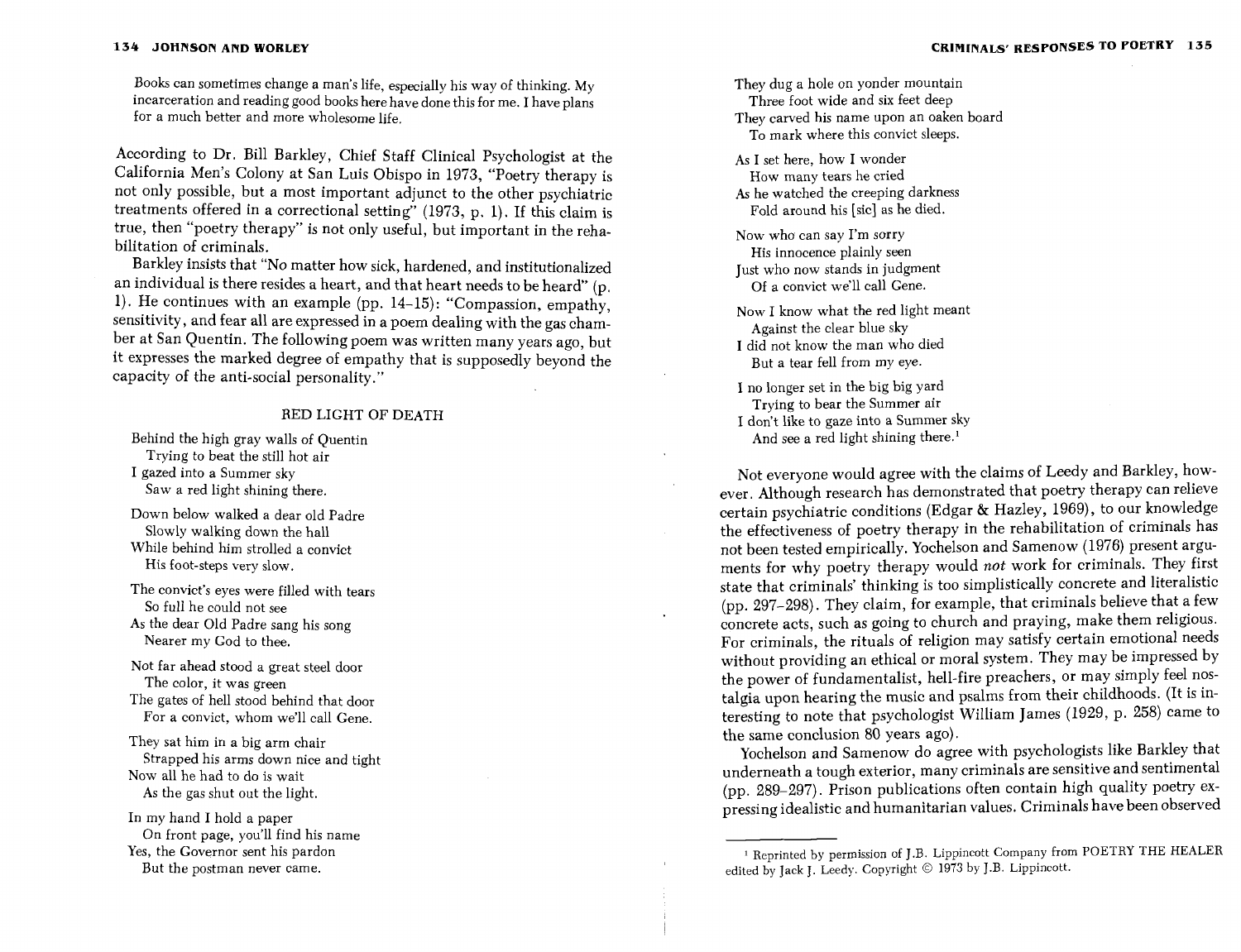*AVILITARIA ARE INVALIA* 

reading Kipling, Baudelaire, existential philosophy, and religious works. At the same time, Yochelson and Samenow claim, the concrete, literalistic thought patterns of felons cause them to miss the subtler conceptual points in literature. Rather than act as a deterrent to crime, sentimentality may instead contribute to its continuation. Yochelson and Samenow state that any kindness, charity, and aesthetic interests and talents a criminal might have only add to his belief that he is a good person and ultimately give him greater license for crime. Therefore, sensitivity and sentimentality do not form a basis for rehabilitation. If these claims are true, then poetry therapy may not only be a waste of time, it may even be dangerous. Brown (1975) in fact devotes an entire chapter of her book to possible adverse effects of bibliotherapy.

Yochelson's and Samenow's work has in turn been criticized. Their conclusions were based upon interviews with inmates, and many persons dismiss this kind of phenomenological methodology for being too subjective. We agree with Yochelson's and Samenow's critics about the subjectivity of their methods. On the other hand, as far as we know, persons advocating poetry therapy in prisons are working on faith and intuition rather than upon research evaluating the rehabilitating effectiveness of poetry.

Clearly, only large-scale, expensive, program evaluation research can definitively assess the effectiveness of poetry therapy in prisons. Our research is much less ambitious. It is predicated on the assumption that, in order to have a rehabilitating effect, the essential meanings of the poetry must be understood by the reader. Part of our research consisted of presenting passages of poetry to prisoners for their interpretation. Finding that criminals do not see the subtler interpretations in the passages would suggest that Yochelson and Samenow are correct that criminals' concrete thinking precludes instilling moral values through the use of poetry.

Our research corrects for the subjectivity in Yochelson and Samenow's research by evaluating their claims with objective questionnaire methodology. We constructed the Whitman Poetry Questionnaire to assess whether criminals see the subtler religious themes in poetry and also administered Hogan's (1969) Empathy Scale to objectively assess the sensitivity of criminals.

Even before we conducted our research, we were somewhat more optimistic than Yochelson and Samenow concerning criminals' ability to perceive subtle religious concepts in poetry and in the possible therapeutic value of poetry. An earlier literature review by the first author (Johnson, 1983) has shown that the personality and thought patterns of criminal and creative persons are similar, indicating that criminals may respond to certain poetry.

Johnson's argument is that a small percentage of the general population is born with a predisposition to deviance, but that the deviance can be expessed in constructive or destructive ways. Criminality is unacceptable deviance; artistic creativity is acceptable deviance. The key to reform, under this view, is not to make criminals conformists. Rather, successful reform would entail resocializing criminals into careers that are on the one hand consistent with their deviant personalities, yet on the other hand socially acceptable (e.g., art). Poetry, as an art form, may therefore play a useful role in the resocialization process.

Whitman's poetry was chosen for the present research for three reasons. First, Whitman's works appear on a list of poems that Leedy (1969a, p. 280) describes as suitable for use in poetry therapy. Second, we followed Leedy's (1969b) "isoprinciple" of poetry selection, which means that the most useful poems will reflect the feeling and mood of the population being treated. Though not a criminal, Whitman certainly was a nonconformist and in his time was considered deviant; therefore, he might appeal to a criminal population. Finally, critics generally agree that Whitman was a mystic and that he expressed his religious mysticism in his work. Whitman scholar Gay Allen (1957) has compiled a number of Whitman passages that illustrate mystical religious themes; Allen's book guided our selection of Whitman passages. Whitman scholarship indicates that his poetry has multiple layers of meaning from the commonplace to the sublime. Thus, Whitman's poetry seemed ideal for testing whether or not criminals will actually perceive subtle religious themes in poetry.

#### *METHOD*

#### *The Whitman Poetry Questionnaire*

Nearly all critics agree that Walt Whitman was a mystic, and that some sort of mystical experience was responsible for his sudden acquisition of creative power in the 1850s (Allen, 1957). While Whitman did not intend to express a formal philosophical doctrine of mysticism in his poetry, he nonetheless felt compelled to express his mystical insights through his poetry. (William James, 1929, describes "noetic quality"-the desire to communicate the mystical experience-as one of the four major characteristics of a person who has had a mystical experience.)

Allen devotes a chapter of his book to describing the characteristics of mysticism and the related doctrine of pantheism. He illustrates Whitman's affinity for these doctrines by citing relevant passages of poetry. We chose among these passages ten that represented the essential points of mysticism and pantheism and then wrote two alternative interpretations for each passage. The "correct" interpretation was based on Allen's explanation. The "incorrect" interpretation was constructed along three guidelines. It either (a) stated some obvious, superficial, concrete meaning of the passage; (b) presented a cliche from Judeo-Christian thought; or (c) reflected a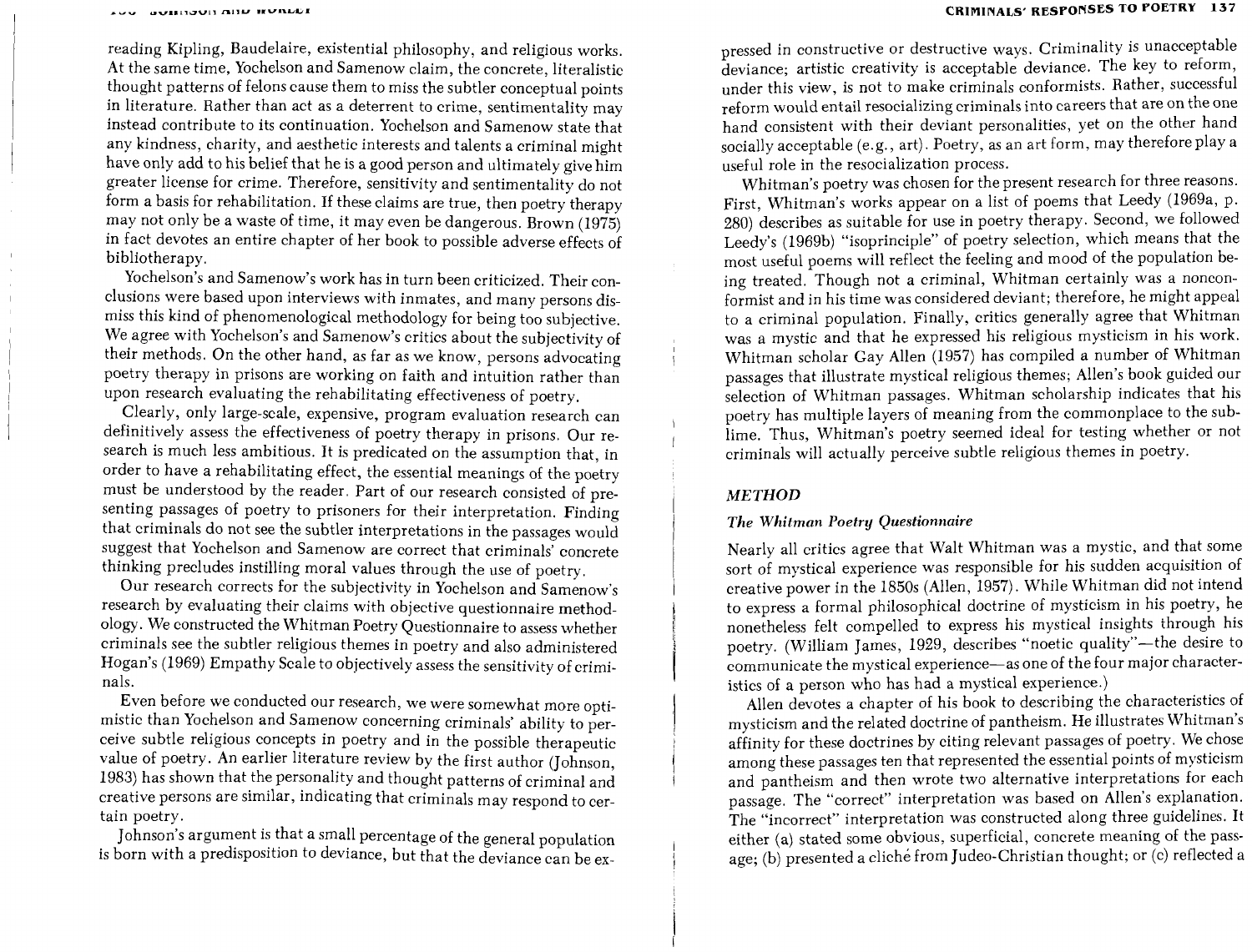personality trait that Yochelson and Samenow (1976) said is common in a criminal population.

Below we present the ten passages, their alternative interpretations, and explanations for each interpretation.<sup>2</sup>

 $\mathbf{I}$ 

There is something that comes home to one now and perpetually, It is not what is printed, preach'd, discussed, it eludes discussion and print, It is not to be put in a book, it is not in this book. . .

- A. Knowledge can not always be put into words.
- B. Certain thoughts are so bad that you can't talk or write about them.

This passage (lines 44-46 of "A Song for Occupations") reflects what William James calls the *ineffability* of a mystical experience (Allen, 1957, p. 243); thus "A" is the correct answer. If criminals are preoccupied with sin (Yochelson & Samenow, 1976, pp. 297-298), however, they may be more likely to choose option "B."

#### $\mathbf{I}$

I sing the body electric, The armies of those I love engirth me and I engirth them, They will not let me off till I go with them, respond to them, And discorrupt them, and charge them full with the charge of the soul.

- A. Love is power.
- B. All souls are connected through love.

This passage ("I Sing the Body Electric", lines 1-4) reflects what Bertrand Russell calls the doctrine of unity in mysticism (Allen, 1957, p. 246). The principle of unity states that plurality, division, and opposites are illusory, that all things, both spiritual and physical, are connected in God. Option "B' is therefore correct. Interpretation " $A$ " was designed to tap criminals' alleged preoccupation with power (Yochelson  $\&$  Samenow, 1976, pp. 276-289).

### $III$

I mind how once we lay such a transparent summer morning, How you settled your head athwart my hips and gently turn'd over upon me, And parted the shirt from my bosom-bone, and plunged your tongue to my bare-stripped heart,

And reach'd till you felt my beard, and reach'd till you held my feet.

- A. I am being held by a greater spiritual power.
- B. I am letting a woman make love to me.

This passage (lines 87-90 of "Song of Myself") reflects William James's principle of passivity in the mystical experience (Allen, 1957, p. 243; pp. 249-250). The experience of passivity involves the sensation of being penetrated and permeated by the supernatural; thus "A" is the correct answer. Response "B" simply reflects a more superficial, obvious, concrete interpretation for the passage.

### $IV$

Divine is the body-it is all-it is the soul also. How can there be immortality except through mortality? How can the ultimate reality of visible things be visible? How can the real body ever die?

- A. The body dies, but the soul lasts forever.
- B. We know the soul through the body.

This passage ("Divine is the Person", lines 1-3) reflects the doctrine of materialistic pantheism (Allen, 1957, p. 261). This doctrine states that because God is all, indivisible, and immanent, matter and spirit are one; therefore the body is the soul and the soul is the body. Option "B", the correct answer, was adapted from a quotation by Goethe, "We know the soul only through the medium of the body, and God only through Nature" (Allen, 1957, p. 259). Interpretation **"A"** reflects the traditional Christian view concerning the relationship between soul and the body.

#### $\overline{\mathbf{V}}$

Omnes! omnes! let others ignore what they may,

- I make the poem of evil also, I commemorate that part also,
- I am myself just as much evil as good, and my nation is-and I say there is in fact no evil,
- (Or if there is I say it is just as important to you, to the land, or to me, as any thing else.
- A. Almost everyone has some sin in them.
- B. All real things are equally valuable.

This passage ("Starting from Paumanok", lines 98-101) again illustrates the mystical notion of unity. God [read good] is all, therefore the perception of all opposites, including good and evil, is an illusory construction of our imagination. "The key to Whitman's attitude is the above omnes; he is the poety of  $all$ -all life, all existence, every object and particle in the uni-

<sup>&</sup>lt;sup>2</sup> Reprinted by permission of New York University Press from Walt Whitman: Leaves of Grass, Reader's Comprehensive Edition, edited by Harold W. Blodgett and Scully Bradley. Copyright *O* 1965 by New York University.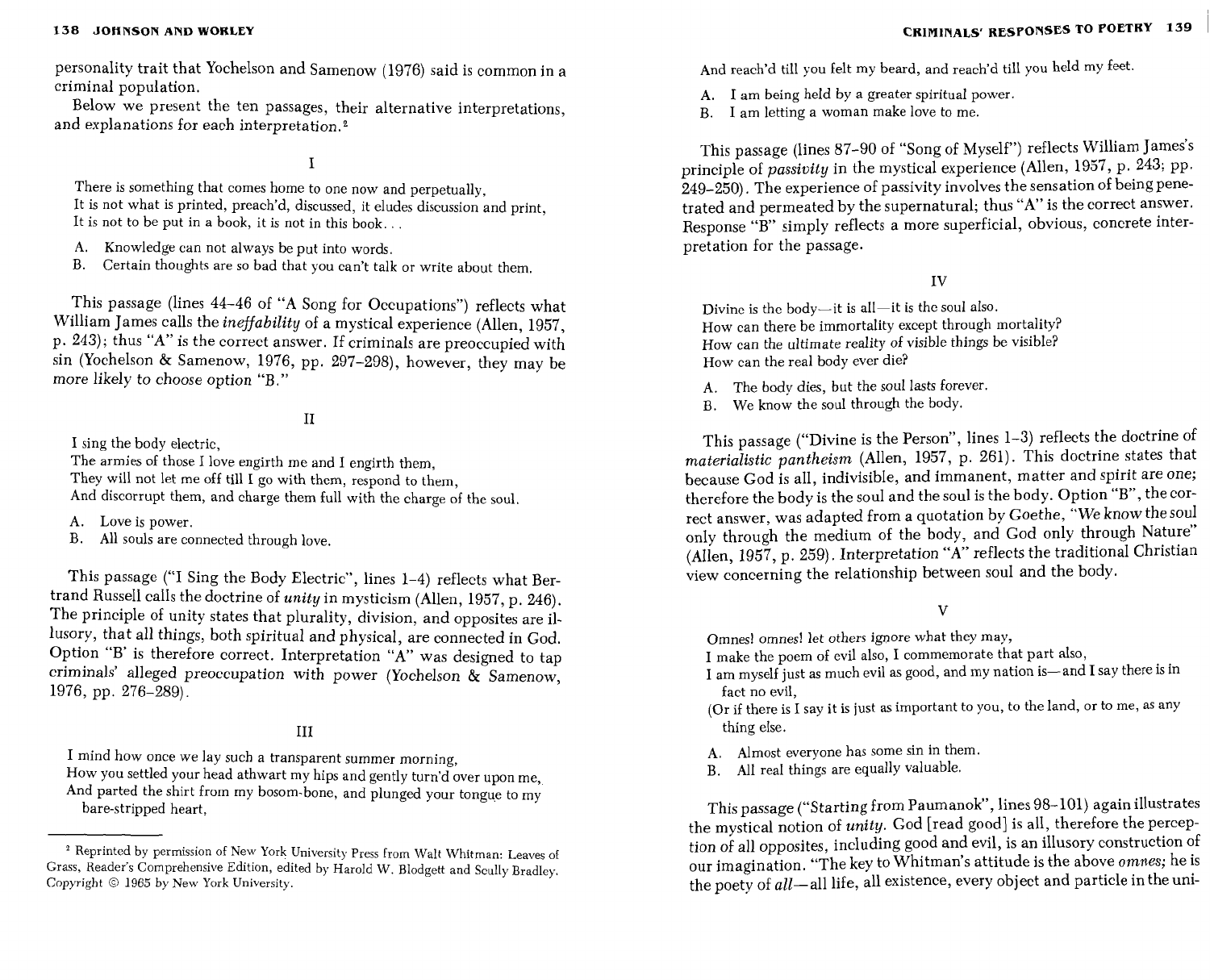#### 140 **JOHNSON** AND **WORLEY**

## $\overline{\phantom{0}141}$ **CRIMINALS' RESPONSES TO POETRY 141**

verse equally necessary, perfect and therefore good" (Allen, 1957, p. 273). This means that option "B" is correct. Option "A" was designed once again to assess whether criminals are preoccupied with sin.

VI<sub></sub>

I see something of God each hour of the twenty-four, and each moment then, In the faces of men and women I see God, and in my own face in the glass, I find letters from God dropt in the street, and every one is sign'd by God's name,

And I leave them where they are, for I know that wheresoe'er I go, Others will punctually come for ever and ever.

A. God made man in his own image.

B. God is in everything.

This passage ("Song of Myself," lines 1284-1288) reflects the mystical and pantheistic doctrine of *signatures,* seen also in the writings of Emerson, Goethe, and Carlyle (Allen, 1957, pp. 261-262). The notion of signatures states that every object in nature bears the imprint or sign of God; this makes "B" the correct answer. The parallel and more well-known Hebraic teaching appears in option "A."

#### VII

One world is aware and by far the largest to me, and that is myself, And whether I come to my own to-day or in ten thousand or ten million years, I can cheerfully take it now, or with equal cheerfulness I can wait. My foothold is tenon'd and mortis'd in granite, I laugh at what you call dissolution, And I know the amplitude of time. And as to you Life  $\overline{I}$  reckon you are the leavings of many deaths, (No doubt I have died myself ten thousand times before.)

A. I have had many past lives.

B. People try to kill or control me, but I am too strong-I'll survive.

This passage (lines 416-421 and 1297-1298 of "Song of Myself") expresses the doctrine of *pantheistic transmigration* or reincarnation of the soul (Allen, 1957, pp. 267-268). Option "A" reflects this interpretation. Interpretation "B" reflects the "number one everywhere" aspect of the criminal power motive (Yochelson & Samenow, 1976, pp. 281-283). This aspect of the power motive is a criminal's strong need to come up on top in every situation.

#### VIII

The soul is of itself, All verges to it, all has reference to what ensues. All that a person does, says, thinks, is of consequence,

Not a move can a man or woman make, that affects him or her in a day, month, any part of the direct lifetime, or the hour of death, but the same affects him or her onward afterward through the indirect lifetime.

- A. Whether YOU are good or bad depends on how pure your soul is.
- **B.** Good and bad deeds affect the development of the soul.

This passage ("Song of Prudence," lines 5-9) refers to *karma,* the mystical law of cause and effect (Allen, 1957, pp. 274-275). Karma, reflected in interpetation "B," states that the choices one makes affect the evolution of the soul through birth and rebirth. Choice "A" deals with criminals' concern with purity and preoccupation with sin (Yochelson & Samenow, 1976, p. 298).

#### $IX$

Sex contains all, bodies, souls,

Meanings, proofs, purities, delicacies, results, promulgations, Songs, commands, health, pride, the maternal mystery, the seminal milk, All hopes, benefactions, bestowals, all the passions, loves, beauties, delights of the earth. . .

- A. Some people choose sex instead of religion.
- B. **A** person can feel very religious during sex.

This passage ("A Woman Waits for Me", lines 3-6) clearly contains both a mundane and a mystical meaning. The mundane interpretation ("A") polarizes the material and spiritual, such that one can choose only one or the other. Interpretation "B", on the other hand, carries with it the notion that sex is holy. Interpretation "B" derives from the mystic belief that the soul receives its identity from sex and thus "perpetually fulfills the cosmic plan" (Allen, 1957, p. 269).

#### $\mathbf{X}$

Silent and amazed even when a little boy, I remember I heard the preacher every Sunday put God in his statements, As contending against some being or influence.

- A. As a boy I felt the power and influence of God.
- *B.* As a boy I felt God in harmony with everything.

The correct interpretation of the final passage ("A Child's Amaze") is obvious if one reads it carefully. Whitman's amazement about the preacher's words show that, even as a boy, he saw God in loving harmony with everything (interpretation "B") . This is part of the *unity* doctrine of mysticism. The alternative ("A") plays both upon the criminal's preoccupation with power (yochelson & Samenow, 1976, pp. 276-289) and upon crimi-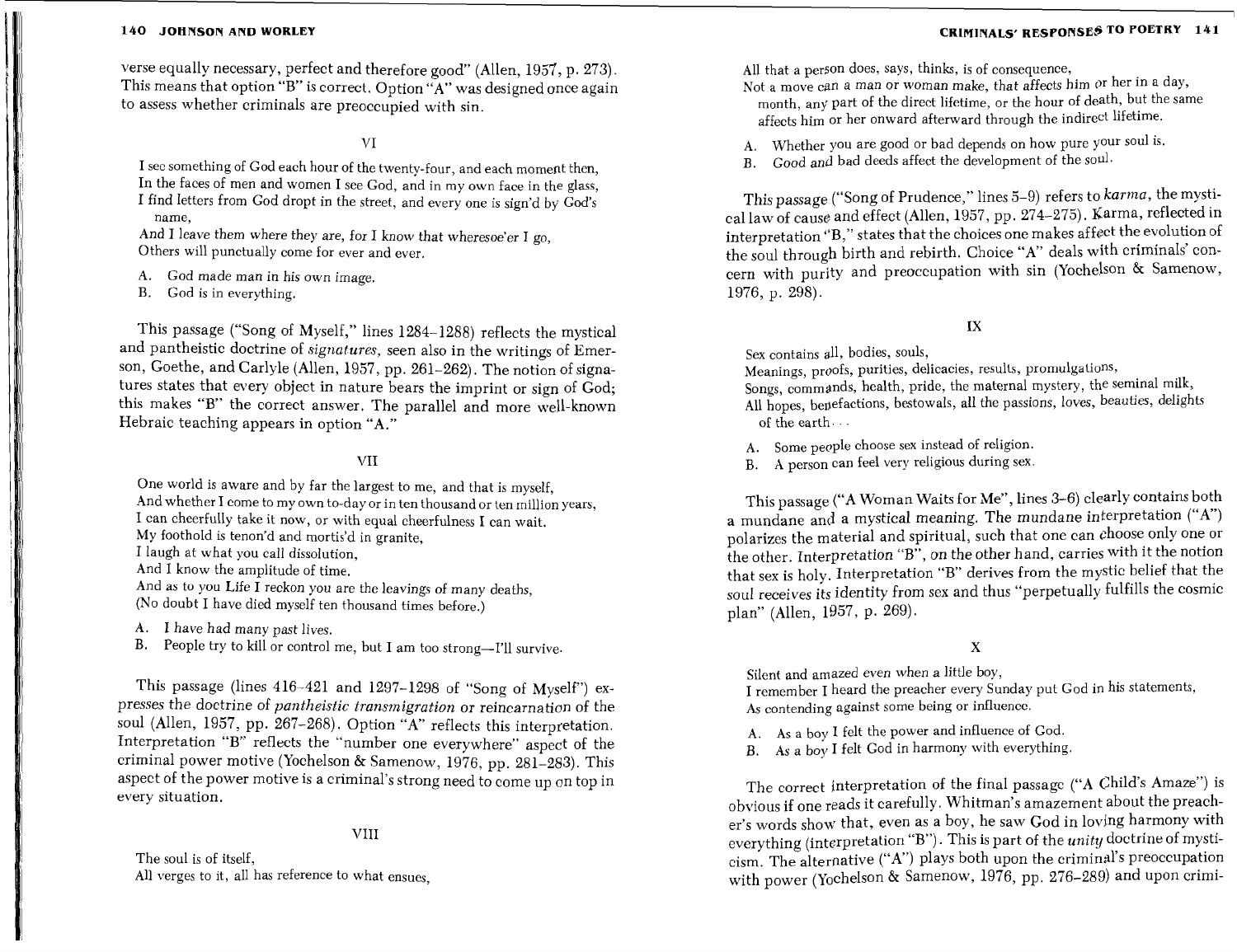nal's fear of God as an "all-powerful, all-knowing being" (Yochelson & Samenow, 1976, p. 297).

In essence, the Whitman Poetry Questionnaire is a semi-projective personality test. Like any projective personality test, it contains ambiguous stimuli, that is, stimuli that that can be interpreted in more than one way. Technically, the test is semi-projective because interpretations are limited beforehand to two alternatives. A complete review of the major journal of projective personality testing, Journal of Personality Assessment, did not reveal any previous studies using poetry in projective assessment. However, one article (Bailey & Edwards, 1973) described research using proverbs as a projective test. The proverbs successfully elicited a number of interpretable responses, including concrete thinking, psychotic thought processes, displacement hostility, and many other features of personality.

If Yochelson and Samenow are correct, criminals will tend to choose the incorrect interpretations on the Whitman Poetry Questionnaire for two reasons. First, criminals supposedly read aesthetic literature concretely and literalistically, which will cause them to overlook the subtler, mystical interpretation. Second, they possess certain "criminal" personality traits (preoccupation with power, sin, etc.), and would tend to project these traits onto the incorrect answers, just as passive-aggressive patients project their hostility onto inkblots. On the other hand, if criminal and creative thought processes are similar (Johnson, 1983), criminals should be able to perceive the correct, subtler interpretations.

#### *The Empathy Scale*

Hogan (1969) developed his Empathy Scale by comparing the responses of 57 men with high ratings and 57 men with low ratings for empathy across the combined item pool of the California Psychological Inventory (Gough, 1975), Minnesota Multiphasic Personality Inventory (Hathaway & McKinley, 1943) and a set of items used at the University of California's Institute of Personality Assessment and Research (IPAR). The 64 items that best discriminated between the high-empathy and low-empathy groups were retailed as the final Empathy scale. A three-month test-retest reliability of .84 was found for the scale, and substantial correlations were found with social acuity ratings, likability ratings, communication competence, level of moral maturity, and effective social functioning (Greif & Hogan, 1973; Hogan, 1969).

A further review of the literature by Johnson, Cheek, and Smither (1983) showed that Empathy Scale scores correlated with sociopolitical intelligence, therapist effectiveness, effective parenting, freedom from anxiety, tendency to feel what others feel, and accuracy in person perception. Noting that measurements of internal consistency for the scale are not extremely high (from .61 to .71-see Cross & Sharpley, 1982; Hogan, 1969), Johnson et al. performed a factor analysis of the scale and found four unique factors. They labeled these factors Social Self-confidence, Even Temperedness, Sensitivity, and Nonconformity. Of the four factors, Sensitivity and Nonconformity best discriminated between the high- and low-empathy groups in Hogan's original sample, though all four components accounted for unique variance in the empathy criterion.

The evidence for the validity of Hogan's scale suggests that it is one of the best available measures of empathic sensitivity. Administering the scale to a group of criminals would objectively assess Yochelson and Samenow's claim that criminals essentially are sensitive. In his original article, Hogan (1969) found that, contrary to Yochelson and Samenow's position, prison inmates scored lower on his Empathy Scale than all non-criminal groups tested. The 92 inmates tested had a mean score of 30.4 compared to 42.4 for 70 medical students, 39.1 for 90 college students, 37.7 for 100 military officers, and 31.0 for 51 junior high school students. The present study seeks to replicate that finding.

In addition to comparing Empathy Scale scores of criminals and noncriminals, this study examines whether scores on the Empathy Scale predict scores on the Whitman Poetry Questionnaire. Because the Empathy Scale measures the tendency to imaginatively place one's self in another's position high scorers should be able to identify with Whitman and see his meanings.

The present study also looks at the four factor components of the Empathy Scale separately. For several reasons, the Sensitivity and Nonconformity factors were of particular interest. First, these factors accounted for the most variance in empathy ratings in Johnson et al.'s analysis. In addition, the Sensitivity factor seemed important because it is closest to Yochelson and Samenow's conception of criminal sensitivity or sentimentality. Two items in this factor refer to poetry. They are: "1 like poetry" and "I have at one time or another tried my hand at writing poetry." The Nonconformity factor seemed particularly relevant to the present study because high scorers on this scale have an open, perceptive, intraceptive cognitive style, while low scorers have a biased, judgmental, projective cognitive style. This means, among other things, that high scorers on this factor should be more open to Whitman's mystical meanings in his poetry, while low scorers will project their own personalities into the interpretation task.

#### *Subjects*

Ninety-six male subjects participated in the study. The first group consisted of 50 freshman and sophomore college students enrolled in the authors' courses at the Pennsylvania State University's DuBois Campus. The second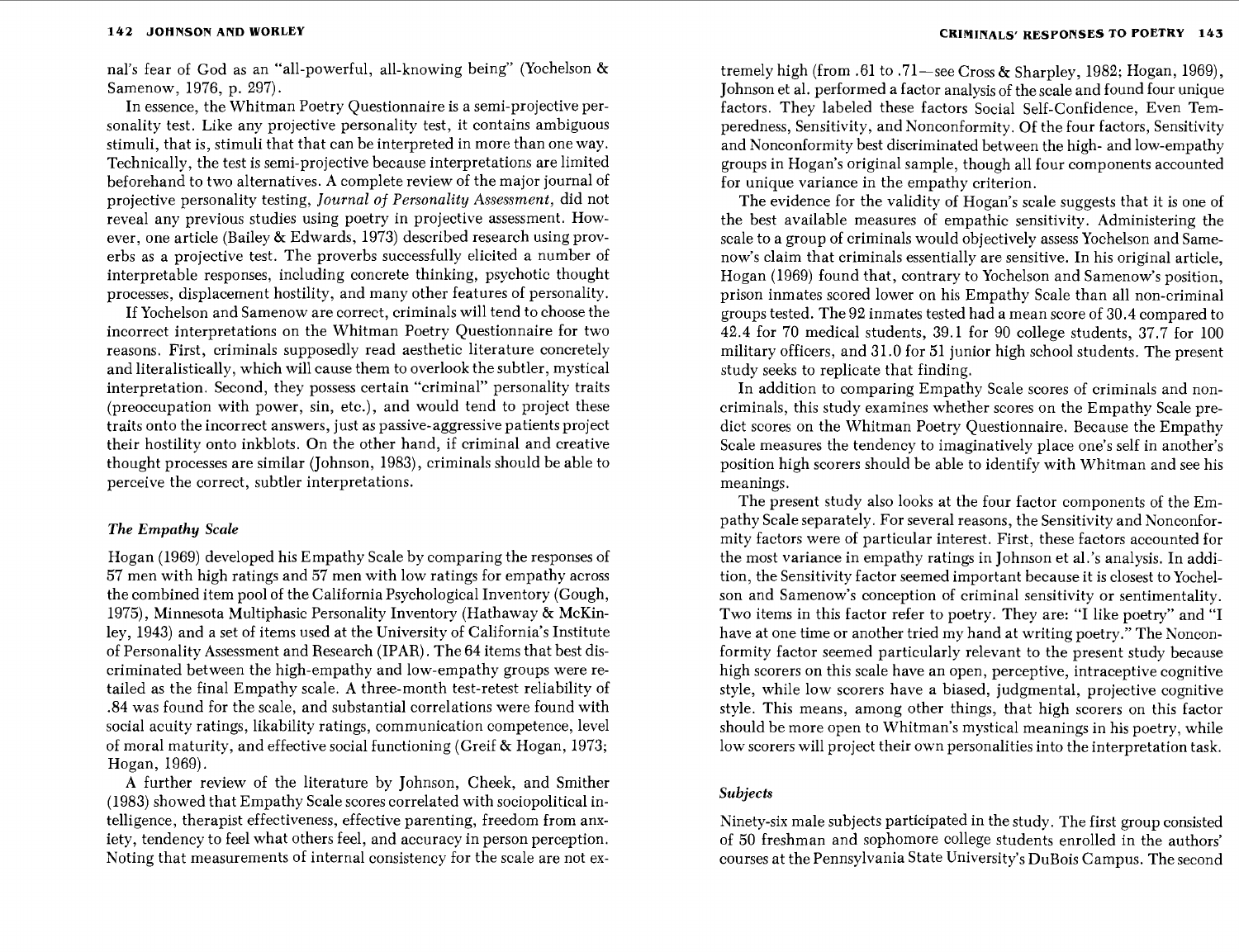group consisted of 46 prison inmates at the Clearfield County Prison in clearfield, pennsylvania. The offenses of the inmates were as follows: theft (11), drug offenses (7), robbery (6), burglary (5), assault (3), driving under influence (3), rape (3), forgery (2), attempted murder (1), murder (1), escape (1), criminal trespass  $(1)$ , and unknown (2).

All subjects volunteered to complete the questionnaires. The purpose of thestudy was explained to all subjects as an investigation of the way prison inmates and non-prison inmates interpret poetry. The students were tested in two groups; the prisoners, in three groups. The students completed the entire procedure on their own. The poetry passages were read orally to the prisoners as they followed along on their questionnaires to help overcome the poorer reading skills of some of the prisoners. (The Empathy Scale items are at a 6-grade reading level and presented no problems.) After subjects completed the Whitman Poetry Questionnaire and the Empathy Scale, they responded to the following demographic items on the last page: age, education, and religious preference. They were also encouraged to respond freely to the question, "Is there anything else you would like to say?"

#### *RESULTS*

#### *Influence of Demographic Variables*

The criminals and students differed on all three demographic variables. A chi-square value of 14.95 (4 degrees of freedom) indicated that the two groups differed in their religious affiliation. The criminal group showed 15 % Catholic, 28 % Protestant, 4 % other denominations, 35 % religious without denomination, and 18 % nonreligious. The student group showed 44 % Catholic, 32 % Protestant, 6 % other denominations, 12 % religious without denomination, and 6% nonreligious. Thus, a relatively higher proportion of students were Catholic, and a relatively higher proportion of criminals were either nondenominationally religious or nonreligious. The age of the prisoners ranged from 19 to 49  $(M = 26.8, SD = 7.4)$ , while the age of the students ranged from 18 to 38 ( $M = 20.5$ ,  $SD = 4.1$ ). This difference was significant at the .0001 level  $(F(1,94) = 27.07)$ . Obviously the students were better educated than the prisoners. All students but 3 (who were high school students sitting in on the course) had at least a year of college; only **5** prisoners had attended college. Of the remaining prisoners, 8 had grade school educations, 24 had high school educations, and 9 had completed technical school.

To determine whether the demographic differences between the two groups might influence group differences in poetry or empathy scores, the relationship between demographic variables and poetry and empathy scores was assessed within each group. Because the Poetry Ouestionnaire covered a wide range of religious themes, separate chi-square analyses for religion were computed for each item. For the students, only one significant result was found. On passage number five, which dealt with evil, 75% of the Catholics chose the wrong answer ("Almost everyone has some sin in them"), while 75% of the Protestants chose the right answer ("All real things are equally valuable"). The criminals showed the same trend for this item, though the result of the chi-square was not quite statistically significant ( $p = .109$ ). None of the responses to other items were related to religious affiliation; overall, these results suggest that religious affiliation did not affect responses to the Poetry Questionnaire. Analyses of variance showed that religious affiliation was not related to scores on the Empathy Scale or its four factor-subscales. One can therefore conclude that the different religious composition of the criminals and students does not confound interpretation of group differences on the Poetry Questionnaire and Empathy Scale.

Age and level of education were correlated with total scores on the Whitman Poetry Questionnaire and with the full Empathy scale and its four factor-subscales. To determine whether using a total score on the Poetry Questionnaire was justified, an alpha reliability coefficient was computed for all cases. The value of alpha measure of internal consistency was .37, which is quite low, even for a short scale. While it is possible to use a scale with such low internal consistency in research (Cheek, 1982), one should certainly interpret the results with caution.

Age did not correlate significantly with total Poetry Questionnaire scores, Empathy scores, or Empathy factor-subscale scores in the full sample or either group separately. In the full sample, level of education  $(1 =$ grade school,  $2 =$  high school,  $3 =$  technical school,  $4 =$  college) correlated significantly with Empathy  $(r=.34)$ , Social Self-Confidence  $(r=.24)$ , Even Temperedness ( $r = .22$ ), and Nonconformity ( $r = .30$ ), but not with the Whitman Poetry Questionnaire nor with the Sensitivity factor-subscale. Restriction of range precluded correlating education with the Poetry and Empathy scores for students alone. When these correlations were computed for criminals, a positive relationshp was found between education and Poetry Questionnaire scores ( $r = .26$ ,  $p < .05$ ), full Empathy Scale scores  $(r=.34, p-.05)$ , and Nonconformity subscale scores  $(r=.32, p-.05)$ . This means that when testing for differences between the criminals and students on the Poetry Questionnaire and Empathy Scale, education should be statistically controlled.

#### *Group Diflerences*

The central statistical analyses compare criminals' and students' scores on i the Whitman Poetry Questionnaire and the Empathy Scale. These results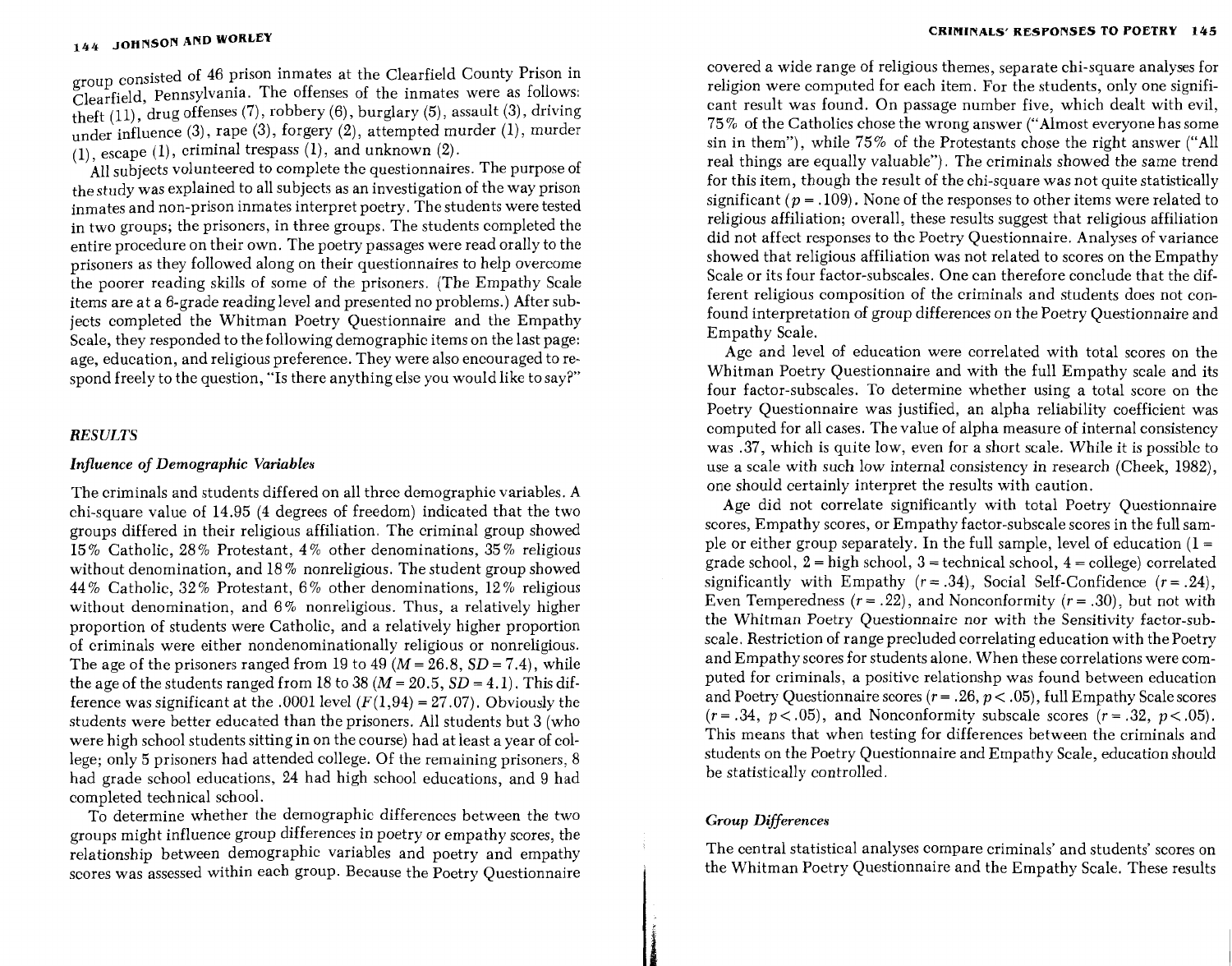are summarized in Table 1. Table 1 shows that chi-squares indicate no difference between the percentage of correct responses in the two groups for 7 of the 10 Whitman Poetry items. The students did better on items  $\vec{\theta}$  and 9, and the criminals did better on item 10. Analysis of variance replicated this result. However, when an analysis of covariance was run for items 6, 9, and 10, controlling for the effects of education level, no differences were found between the criminals and students. An analysis of variance and covariance on the total Whitman Poetry Questionnaire scores indicated no difference between the groups. We realize that finding no differences between the groups could be due to the low reliability of the Whitman Poetry Questionnaire, and, without a power analysis, one cannot make

**TABLE 1. Comparison of Criminals' and Students' Scores on Poetry and Empathy Scales** 

|                             | <b>Percent Choosing Correct Answer</b> |                 |                     |  |
|-----------------------------|----------------------------------------|-----------------|---------------------|--|
| Poetry Item and Theme       | Criminals                              | <b>Students</b> | $Chi-Square (1 df)$ |  |
| 1. Ineffability             | 80                                     | 82              | $.04$ ns            |  |
| 2. Unity                    | 70                                     | 67              | $.14$ ns            |  |
| 3. Passivity                | 24                                     | 26              | $.06$ ns            |  |
| 4. Pantheism                | 37                                     | 24              | $1.91$ ns           |  |
| 5. Illusion of Evil         | 41                                     | 44              | $.07$ ns            |  |
| 6. Signatures               | 72                                     | 88              | $3.99*$             |  |
| 7. Transmigration           | 57                                     | 56              | $.00$ ns            |  |
| 8. Karma                    | 80                                     | 78              | .09 ns              |  |
| 9. Oneness of Body & Spirit | 46                                     | 72              | $6.90**$            |  |
| 10. Unity and Harmony       | 52                                     | 32              | $4.01*$             |  |

#### Mean and Standard Deviation

| Scale                        | Criminals   | <b>Students</b> | ANOVA $(1,94 \text{ df})$ &<br>ANACOVA (1,93 df) |
|------------------------------|-------------|-----------------|--------------------------------------------------|
| Whitman Poetry Questionnaire | 5.59(1.81)  | 5.68(1.68)      | $F =$<br>$.07$ ns<br>$.84$ ns                    |
| <b>Empathy Scale</b>         | 32.13(6.11) | 35.80 (5.98)    | $8.84***$<br>$.26$ ns                            |
| Social Self-Confidence       | 6.93(2.30)  | 7.86(2.60)      | $3.38$ ns<br>$.00$ ns                            |
| Even Temperedness            | 6.54(3.22)  | 8.02(3.15)      | $5.16*$<br>.91ns                                 |
| Sensitivity                  | 5.63(1.27)  | 5.56(1.79)      | $.05$ ns<br>$.02$ ns                             |
| Nonconformity                | 5.07(1.91)  | 6.36(2.07)      | $10.09**$<br>$1.79$ ns                           |

 $*$   $p < .05$ .

 $^{\star\star}$  *p* < .01.

categorical null statements. Nonetheless, it does appear that criminals can perceive the subtle religious themes in Whitman's poetry just as well as college freshman and sophomores. Any slight differences in performance between the two groups can be attributed to educational level.

Table 1 also shows that analyses of variance indicate that the students are more empathic, even tempered, and nonconforming than the prisoners (recall that "nonconforming" refers to an open, malleable cognitive style rather than social deviance). However, when educational level is controlled in an analysis of covariance, no differences can be found between the groups on Empathy or its four subcomponents. This finding indicates that, according to an objective measure of empathy, criminals are definitely less empathic than college students (this replicates Hogan's, 1969, results). This deficit in empathy is related to a lower level of educational achievement on the part of the criminals.

#### **Relation between Empathy und Poetry Interpretation**

Table **2** summarizes the relationships between Whitman Poetry scores and scores on the Empathy, Social Self-Confidence, Even Temperedness, Sensitivity, and Nonconformity scores. For the total sample, higher scores on the Poetry Questionnaire were associated with higher scores on Empathy, Even Temperedness, Sensitivity, and Nonconformity. The same pattern was found for the students considered alone. For the criminals, higher scores on the Poetry Questionnaire were associated with higher scores on Empathy, Social Self-Confidence, and Nonconformity. Controlling for

|  | TABLE 2. Correlations between Poetry Questionnaire and Empathy Scales |
|--|-----------------------------------------------------------------------|
|--|-----------------------------------------------------------------------|

| Scale                  | Full and Partial Correlations <sup>a</sup> |                 |         |
|------------------------|--------------------------------------------|-----------------|---------|
|                        | Criminals                                  | <b>Students</b> | Total   |
| Empathy Full Scale     | $27***$                                    | $45***$         | $35***$ |
|                        | $20*$                                      | $45***$         | $34***$ |
| Social Self-Confidence | $26***$                                    | 00              | 12      |
|                        | $21*$                                      | 00              | 10      |
| Even Temperedness      | 04                                         | $38***$         | $21***$ |
|                        | 0 <sub>1</sub>                             | $37***$         | $19***$ |
| Sensitivity            | 03                                         | $29***$         | $18**$  |
|                        | 00                                         | $29**$          | $18***$ |
| Nonconformity          | $25**$                                     | $34***$         | $29***$ |
|                        | 18                                         | $33***$         | $27***$ |

**a** Decimals omitted from all correlation coefficients. Upper coefficient is regular correlation; lower coefficient is partial correlation, controlling for the effects of educational level.

 $*** \, p < .01.$ <br>\*\*\*\*  $p < .001.$ 

 $*$   $p < .10$ .

<sup>\*\*</sup>  $p<.05$ .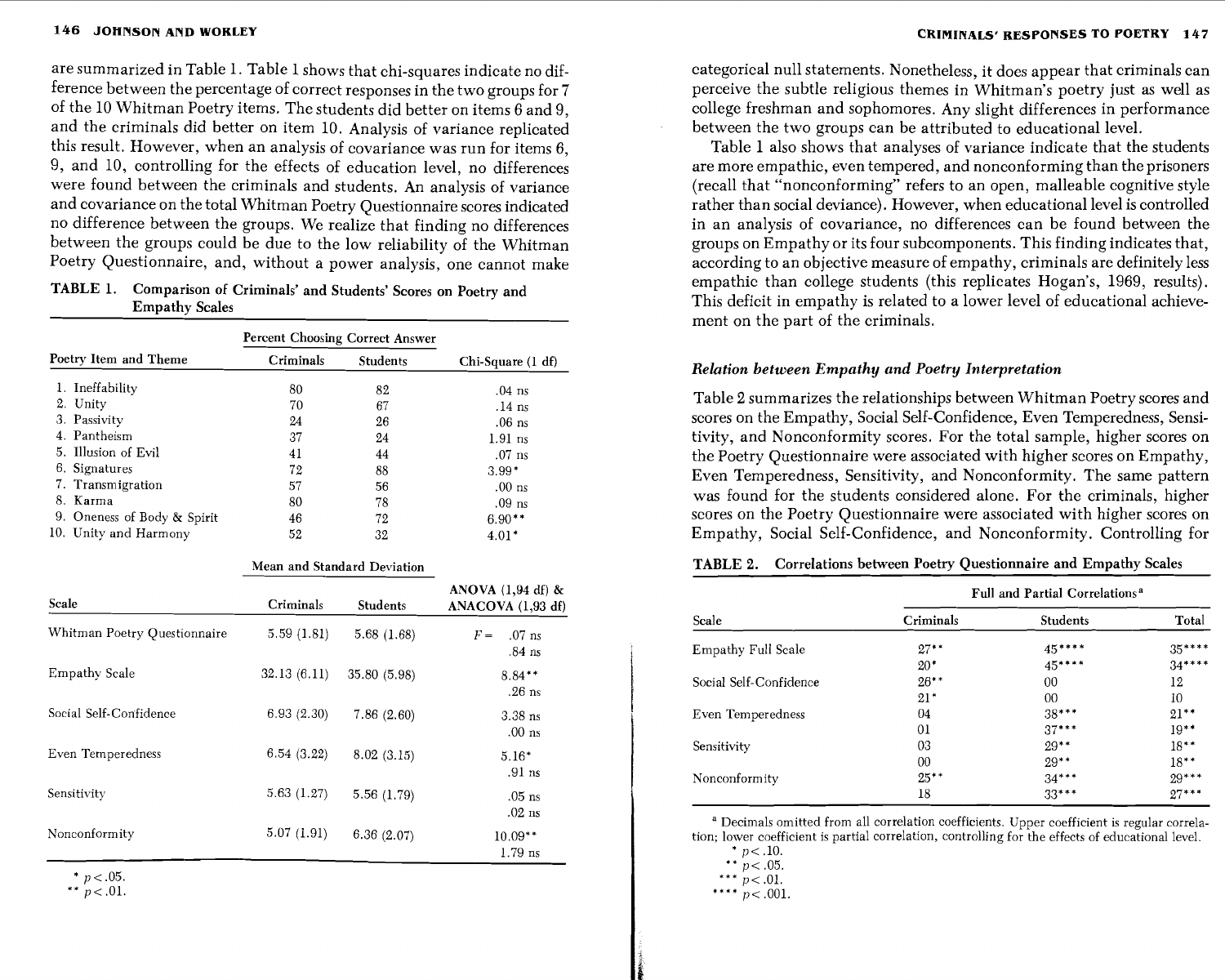## **148 JOHNSON AND WOKLEY**

education, partial correlations show the same pattern of results, although the significance of the relationshps for the criminals was marginal (p's  $rac{1}{\sqrt{1-\frac{1}{n}}}\frac{1}{\sqrt{1-\frac{1}{n}}}$  overall, the results say that within both a normal and criminal population, we find a range of empathic dispositions, and that, as predicted, the more empathic individuals are more likely to perceive the subtler religious themes in Whitman's poetry.

#### *DISCUSSION*

One can summarize the results of the study briefly as follows:

- 1. Neither religious affiliation nor age is related to empathy or the ability to see subtle mystico-religious themes in our Whitman Poetry Questionnaire.
- **2.** Educational level is related to both empathy and to the discernment of subtle religious themes in poetry. The better educated criminals were found to be more empathic, to be more open and perceptive in cognitive style, and to perform better on the Poetry Questionnaire.
- **3.** College students are more empathic than criminals; this difference is related to the educational differences between the two groups.
- **4.** The criminals as a group performed just as well as the students on the Whitman Poetry Questionnaire. Differences on three individual items were due to differences between students and criminals in educational level.
- *5.* Level of empathy predicted performance on the Poetry Questionnaire for both students and criminals, and was partially confounded with educational level, yet apparently was real.

What are the implications of these findings? Will criminals react favorably to poetry? Will it help them in any way? Are they truly empathic enough to absorb religious and moral values from poetry into their character?

Based upon the present study, we are willing to reply to the above questions with a cautious "yes." As a group, the prisoners were just as capable as college students of perceiving the subtle religious themes in Whitman's poetry. The prisoners displayed neither the level of concrete thinking nor "criminal" personality traits that Yochelson and Samenow (1976) suggested would keep their sensitivity from manifesting into genuine empathy. This is not to say that poetry therapy would help all criminals. The prisoners who were less educated and who received lower empathy score performed more poorly on the Poetry Questionnaire. The relationship between education and empathy suports educators' contention that learning promotes a humane attitude.

The scores on the Empathy Scale indicate that criminals as a group are indeed less empathic than college students, scoring almost four points lower on the scale, and that this deficit is related to their lower educational level. Further evidence that empathy is related to socioeconomic factors can be found by comparing empathy scores from the present study to those found in Table **3** of Hogan's (1969, p. **313)** original paper on the Empathy Scale. The prisoners' average score on the scale is a just point higher than the junior high school students tested by Hogan. Furthermore, the DuBois Campus students (many of whom come from working class backgrounds) scored six to nine points *lower* than three groups of socioeconomically-advantaged college students tested by Hogan at the University of California at Berkeley. This evidence, coupled with the finding that educational level *alone* predicted criminals' performance on the Poetry Questionnaire, indicates that educational level would moderate the effectiveness or usefulness of poetry therapy.

Some final comments concern our clinical impressions of the prison inmates based upon their free written responses at the end of the questionnaire and upon our discussion with them after the testing. On the whole, the prisoners were remarkably enthusiastic about responding to two short questionnaires. Some written comments included: "Come back & do this again," and "enjoyed the test. bring more to prison." Most prisoners appeared to be very interested in what was going on. A few demonstrated an empathic concern for us by writing comments such as "I hope you find what your [sic] looking for," and "I hope this test helps youn's [sic] in someway [sic], and I would like to thank youn's for letting me take part!"

Many prisoners talked openly about feelings and self-understanding. The following are some examples:

I think peaple [sic] do have the same feelings

. . .more people should have taken this, rather than just the handful that was here, for a better understanding of it for your benifent [sic].

I think this is a good thing for not just people in jail but for all the people in the world i really enjoy writing things and like to write and i can write but i done this in a hurry

I feel that if someone were to help each person individually to know themselves and there [sic] true feeling it would help prisoner's [sic] very much.

... I feel this test would greatly be helpfull [sic] on the understanding of prison inmates feelings.

I think it is a good Idea because Inmates are more in touch with theyre [sic] feelings cause they have more time to think.

Most people who visit prisons find that the prison environment feels uncomfortable and strange. What discomfited us was not the "criminality"